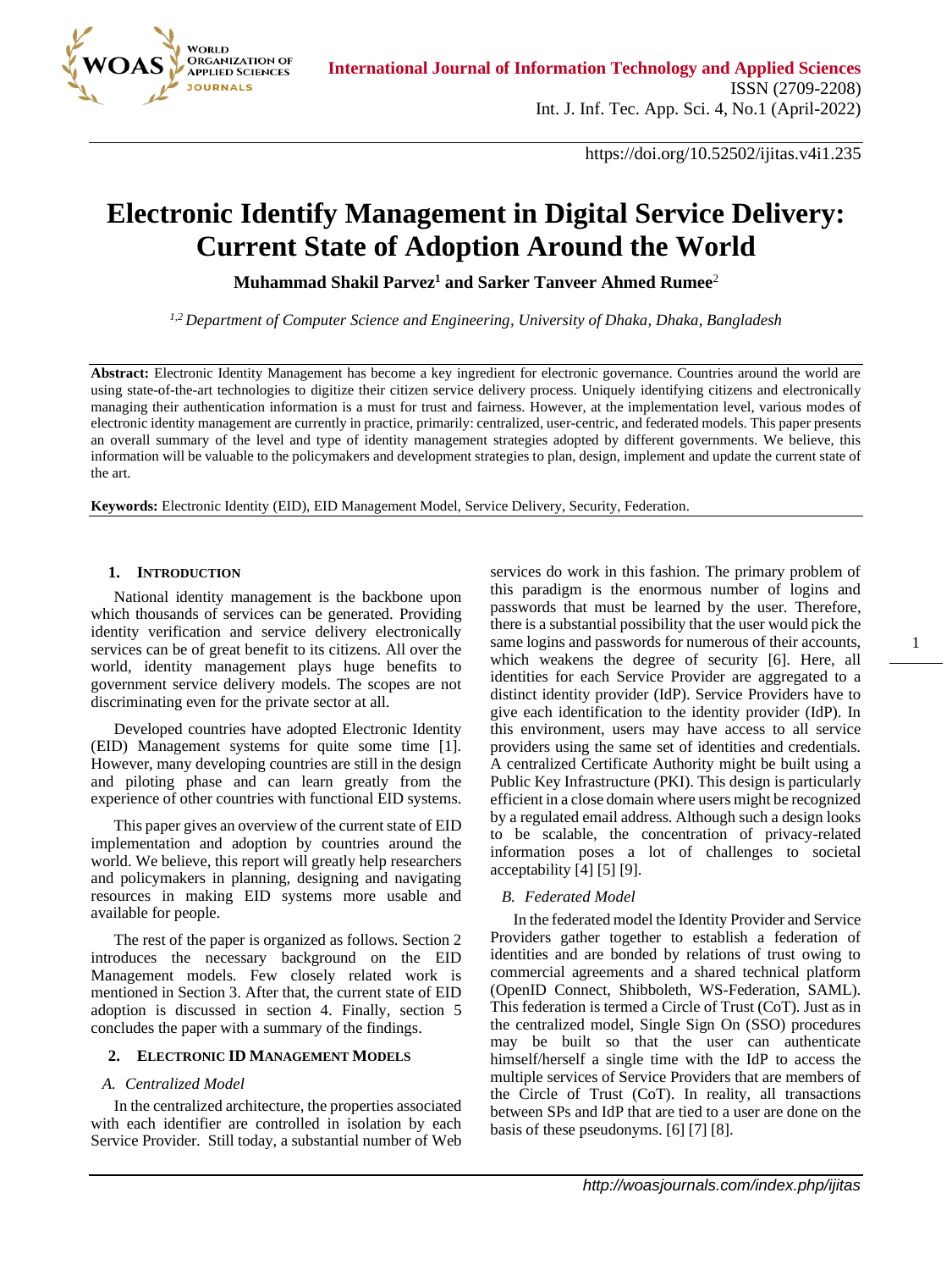## *C. User Centric Model*

In the user-centric identity paradigm, administration and control of identity information are done by the user. Concretely, the user has to expressly authorize the use of his identity, allowing users themselves to have full control of their personal information and preferences. The user/object may have one or more identities issued by one or more Identity Providers. Such a system has to ensure numerous features, some of the fundamental ones are confidentiality, integrity, and unlink-ability. Only the approach given here enables the user to have total control over their qualities. From their workstation, on the Identity Provider, they have a portfolio of electronic identities for their choosing and occasionally there are identity selectors. At the request of the services, Service Providers being accessed, he/she may pick an identity and determine whether to provide particular information. Service Providers are more likely to suggest authentication of the user by letting them decide on the choice of IdP [10] [11].

#### **3. RELATED WORK**

Here we confine our discussion to a few very closely related work. Tobias [2] was one of the first to analyze EID implementations and means of achieving interoperability among the European countries.

Morten [3] showed that digital identity and signature can be a cheap, easy, and secure way of getting electronic service access. But he argued that such benefits can only be achieved through the effective cooperation of all relevant stakeholders.

Some countries have well-designed and widely used EID systems already in place. Examples include Estonia [18], India [19] and UK [20], etc. However, most countries are still lacking in a fully developed and federated electronic ID system, as mentioned in [23]. Nawafleh et al. [21] were one of the first to discuss a comparative analysis of the EID adoption in developed vs developing countries. More recently, researchers further explored this issue and came up with policy recommendations [22], [24], [25], [26], etc.

The potential risks and challenges in EID management are discussed in [12], which are essential pointers to enhancing security and trust.

The emerging blockchain technology is used by some countries to design and deploy electronic identity systems [14], [15], [16], etc. Such systems provide excellent security guarantees, but they are still in the developing stage due to the high cost of infrastructure and various government regulations.

## **4. EID MANAGEMENT: CURRENT PRACTICES**

This section shows the results of this study. Our study contains information about 198 countries, which is the most accepted count based on numerous sources [17].

## *A. Data Collection*

For information extraction, we studied the government websites, news and research articles and existing studies. We believe, the EID management information presented here is the most up to date and accurate representation of the current implementation strategies in place in these countries. The following databases were consulted to mine country specific data:

- Google Scholar
- Scopus
- ACM Digital Library
- ScienceDirect
- Web of Science
- Springer Link
- IEEE Explore
- Digital Government Reference Library

Extracted information is then organized and stored in a local database grouped by various regions.

Region specific organization of the data gives valuable insight into the current state of EID implementation in various geographical areas. These regions are listed in Table 1.

| <b>Region Name</b>            | <b>Notation Used</b> |
|-------------------------------|----------------------|
| South Asia                    | SAS                  |
| East Asia & Pacific           | EAS                  |
| Europe and Central Asia       | <b>ECS</b>           |
| Middle East & North<br>Africa | <b>MEA</b>           |
| Sub-Saharan Africa            | <b>SSF</b>           |
| Latin America &<br>Caribbean  | <b>LCN</b>           |
| North America                 | NAC                  |

Table 1 Country Regions

## *B. Study Results*

The findings of this study is listed in Table 2. For each country, its geographic region and current state and model of the EID adoption is shown.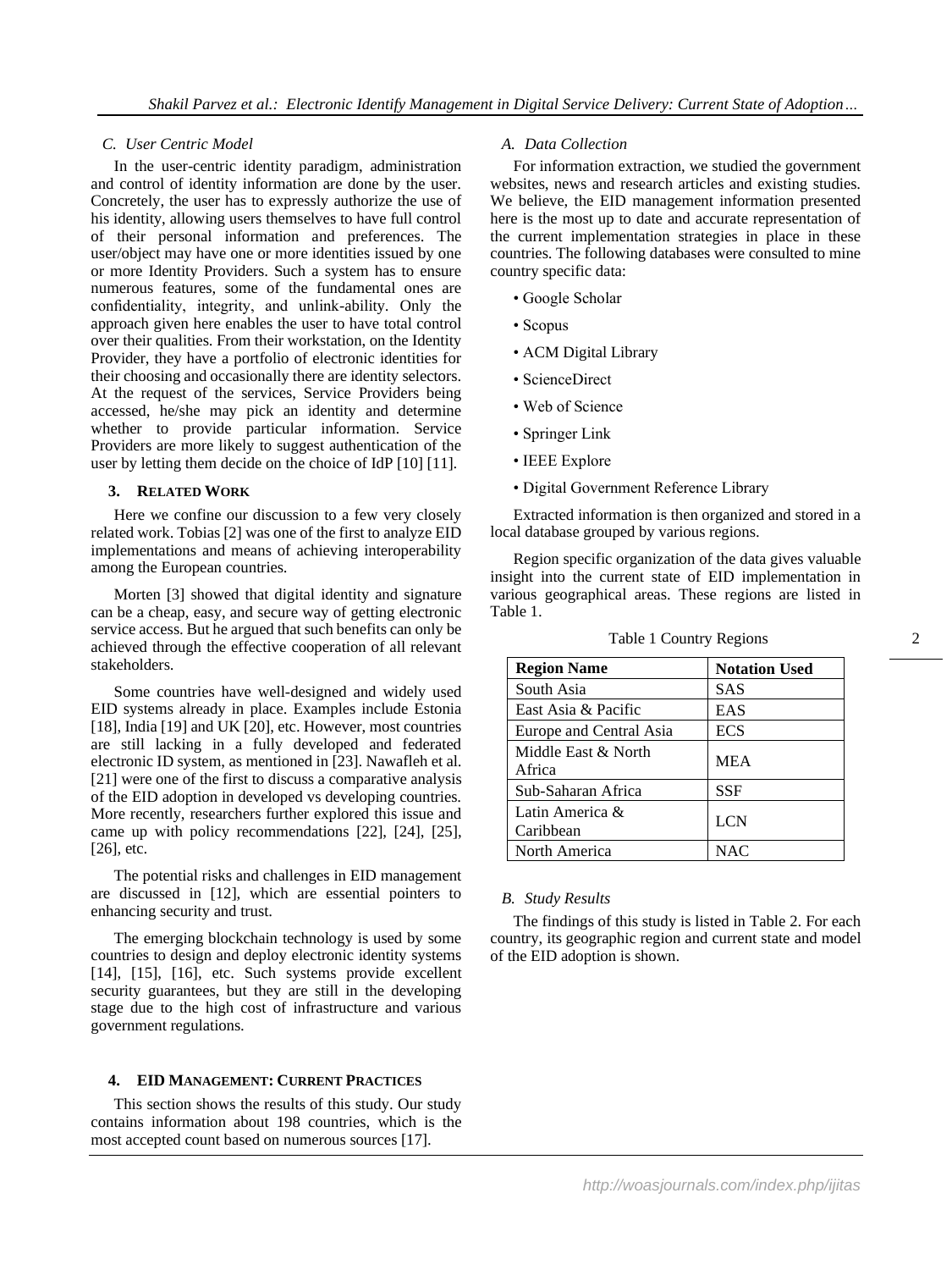| No.            | Country                | <b>Region</b> | <b>EID Model</b>    |
|----------------|------------------------|---------------|---------------------|
| 1              | Afghanistan            | SAS           | A Centralized Model |
| $\overline{2}$ | Albania                | <b>ECS</b>    | Federated model     |
| 3              | Algeria                | <b>MEA</b>    | A Centralized Model |
| $\overline{4}$ | Andorra                | <b>ECS</b>    | No National ID      |
| 5              | Angola                 | <b>SSF</b>    | A Centralized Model |
| 6              | Antigua and Barbuda    | <b>LCN</b>    | No National ID      |
| $\tau$         | Argentina              | <b>LCN</b>    | A Centralized Model |
| $\,8\,$        | Armenia                | <b>ECS</b>    | Federated model     |
| 9              | Australia              | EAS           | User-centric model  |
| 10             | Austria                | <b>ECS</b>    | Federated model     |
| 11             | Azerbaijan             | <b>ECS</b>    | A Centralized Model |
| 12             | Bahamas, The           | <b>LCN</b>    | A Centralized Model |
| 13             | Bahrain                | <b>MEA</b>    | A Centralized Model |
| 14             | Bangladesh             | SAS           | A Centralized Model |
| 15             | <b>Barbados</b>        | <b>LCN</b>    | A Centralized Model |
| 16             | <b>Belarus</b>         | <b>ECS</b>    | Federated model     |
| 17             | Belgium                | <b>ECS</b>    | Federated model     |
| 18             | <b>Belize</b>          | <b>LCN</b>    | No National ID      |
| 19             | Benin                  | SSF           | A Centralized Model |
| 20             | Bhutan                 | SAS           | A Centralized Model |
| 21             | Bolivia                | <b>LCN</b>    | A Centralized Model |
| 22             | Bosnia and Herzegovina | <b>ECS</b>    | Federated model     |
| 23             | Botswana               | <b>SSF</b>    | A Centralized Model |
| 24             | <b>Brazil</b>          | <b>LCN</b>    | A Centralized Model |
| 25             | Brunei Darussalam      | EAS           | A Centralized Model |

Table 2 Electronic Identity Management Models in Different Countries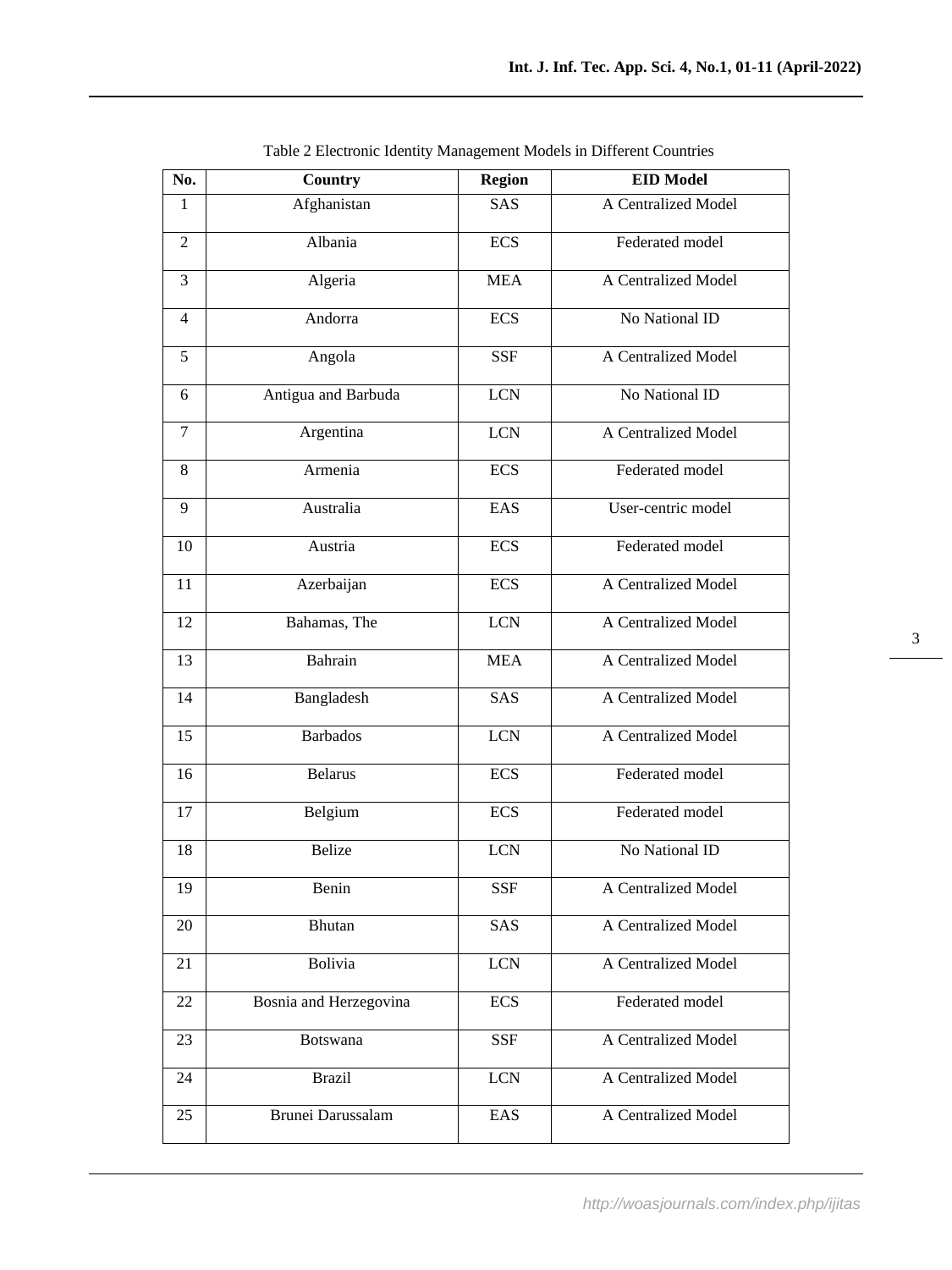| 26 | Bulgaria                 | <b>ECS</b> | Federated model     |
|----|--------------------------|------------|---------------------|
| 27 | <b>Burkina Faso</b>      | <b>SSF</b> | A Centralized Model |
| 28 | Burundi                  | <b>SSF</b> | A Centralized Model |
| 29 | Cabo Verde               | <b>SSF</b> | No National ID      |
| 30 | Cambodia                 | EAS        | A Centralized Model |
| 31 | Cameroon                 | <b>SSF</b> | A Centralized Model |
| 32 | Canada                   | <b>NAC</b> | User-centric model  |
| 33 | Central African Republic | <b>SSF</b> | A Centralized Model |
| 34 | Chad                     | <b>SSF</b> | A Centralized Model |
| 35 | Chile                    | <b>LCN</b> | A Centralized Model |
| 36 | China                    | EAS        | A Centralized Model |
| 37 | Colombia                 | <b>LCN</b> | A Centralized Model |
| 38 | Comoros                  | <b>SSF</b> | A Centralized Model |
| 39 | Congo, Dem. Rep.         | <b>SSF</b> | No National ID      |
| 40 | Congo, Rep.              | <b>SSF</b> | A Centralized Model |
| 41 | Costa Rica               | <b>LCN</b> | A Centralized Model |
| 42 | Cote d'Ivoire            | <b>SSF</b> | A Centralized Model |
| 43 | Croatia                  | <b>ECS</b> | Federated model     |
| 44 | Cuba                     | <b>LCN</b> | A Centralized Model |
| 45 | Cyprus                   | <b>ECS</b> | Federated model     |
| 46 | Czech Republic           | <b>ECS</b> | Federated model     |
| 47 | Denmark                  | <b>ECS</b> | Federated model     |
| 48 | Djibouti                 | <b>MEA</b> | A Centralized Model |
| 49 | Dominica                 | <b>LCN</b> | A Centralized Model |
| 50 | Dominican Republic       | $LCN$      | A Centralized Model |
| 51 | Ecuador                  | LCN        | A Centralized Model |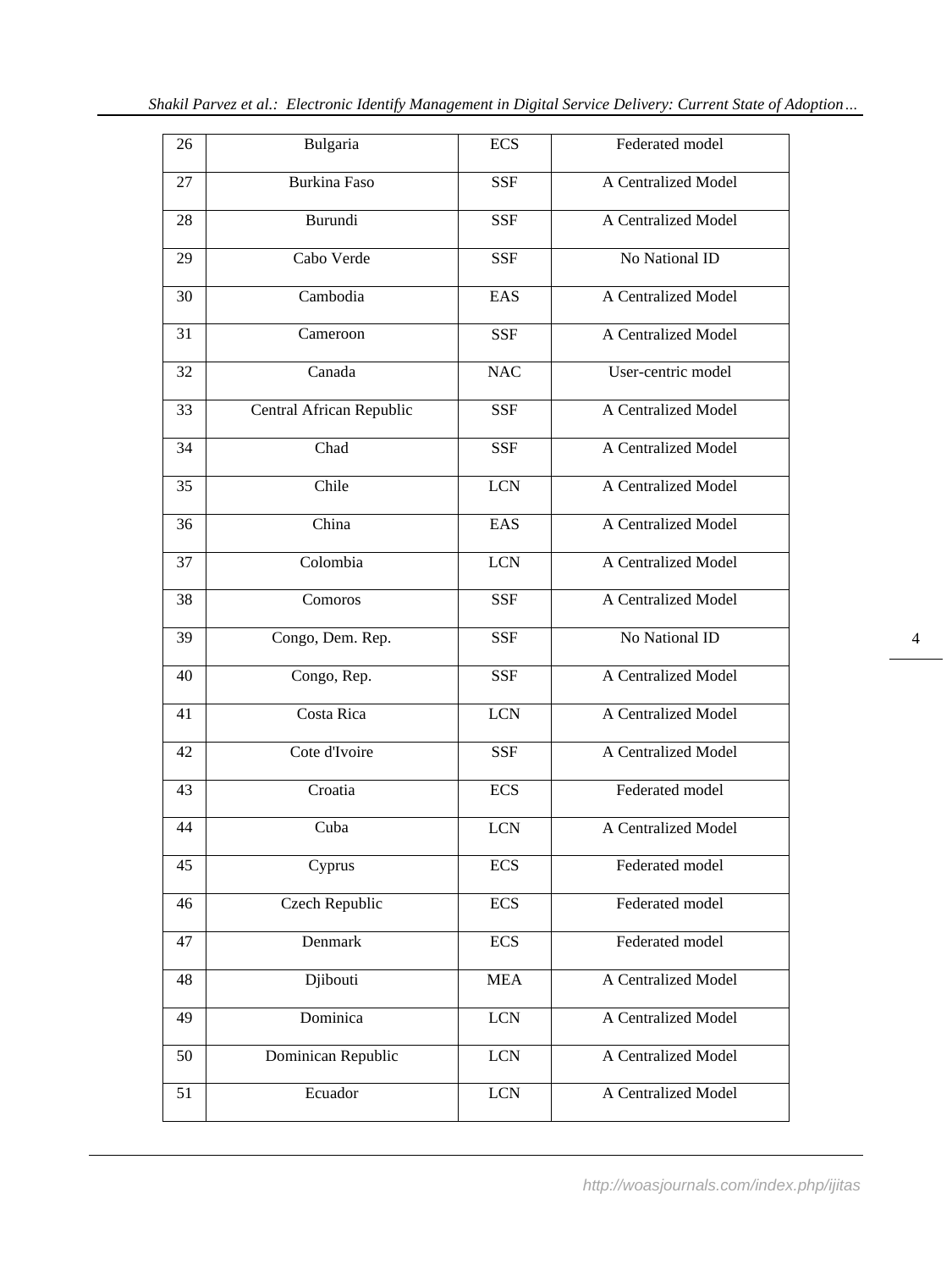| 52 | Egypt, Arab Rep.         | <b>MEA</b>   | A Centralized Model |
|----|--------------------------|--------------|---------------------|
| 53 | El Salvador              | <b>LCN</b>   | A Centralized Model |
| 54 | <b>Equatorial Guinea</b> | <b>SSF</b>   | No National ID      |
| 55 | Eritrea                  | <b>SSF</b>   | A Centralized Model |
| 56 | Estonia                  | <b>ECS</b>   | Federated model     |
| 57 | Ethiopia                 | <b>SSF</b>   | A Centralized Model |
| 58 | Fiji                     | EAS          | A Centralized Model |
| 59 | Finland                  | <b>ECS</b>   | Federated model     |
| 60 | France                   | <b>ECS</b>   | Federated model     |
| 61 | Gabon                    | <b>SSF</b>   | A Centralized Model |
| 62 | Gambia, The              | <b>SSF</b>   | A Centralized Model |
| 63 | Georgia                  | <b>ECS</b>   | Federated model     |
| 64 | Germany                  | <b>ECS</b>   | Federated model     |
| 65 | Ghana                    | <b>SSF</b>   | A Centralized Model |
| 66 | Greece                   | <b>ECS</b>   | Federated model     |
| 67 | Grenada                  | <b>LCN</b>   | A Centralized Model |
| 68 | Guatemala                | <b>LCN</b>   | A Centralized Model |
| 69 | Guinea                   | <b>SSF</b>   | A Centralized Model |
| 70 | Guinea-Bissau            | <b>SSF</b>   | A Centralized Model |
| 71 | Guyana                   | <b>LCN</b>   | A Centralized Model |
| 72 | Haiti                    | $LCN$        | A Centralized Model |
| 73 | Honduras                 | $_{\rm LCN}$ | A Centralized Model |
| 74 | Hong Kong SAR, China     | EAS          | A Centralized Model |
| 75 | Hungary                  | <b>ECS</b>   | Federated model     |
| 76 | Iceland                  | <b>ECS</b>   | Federated model     |
| 77 | India                    | SAS          | A Centralized Model |
| 78 | Indonesia                | EAS          | A Centralized Model |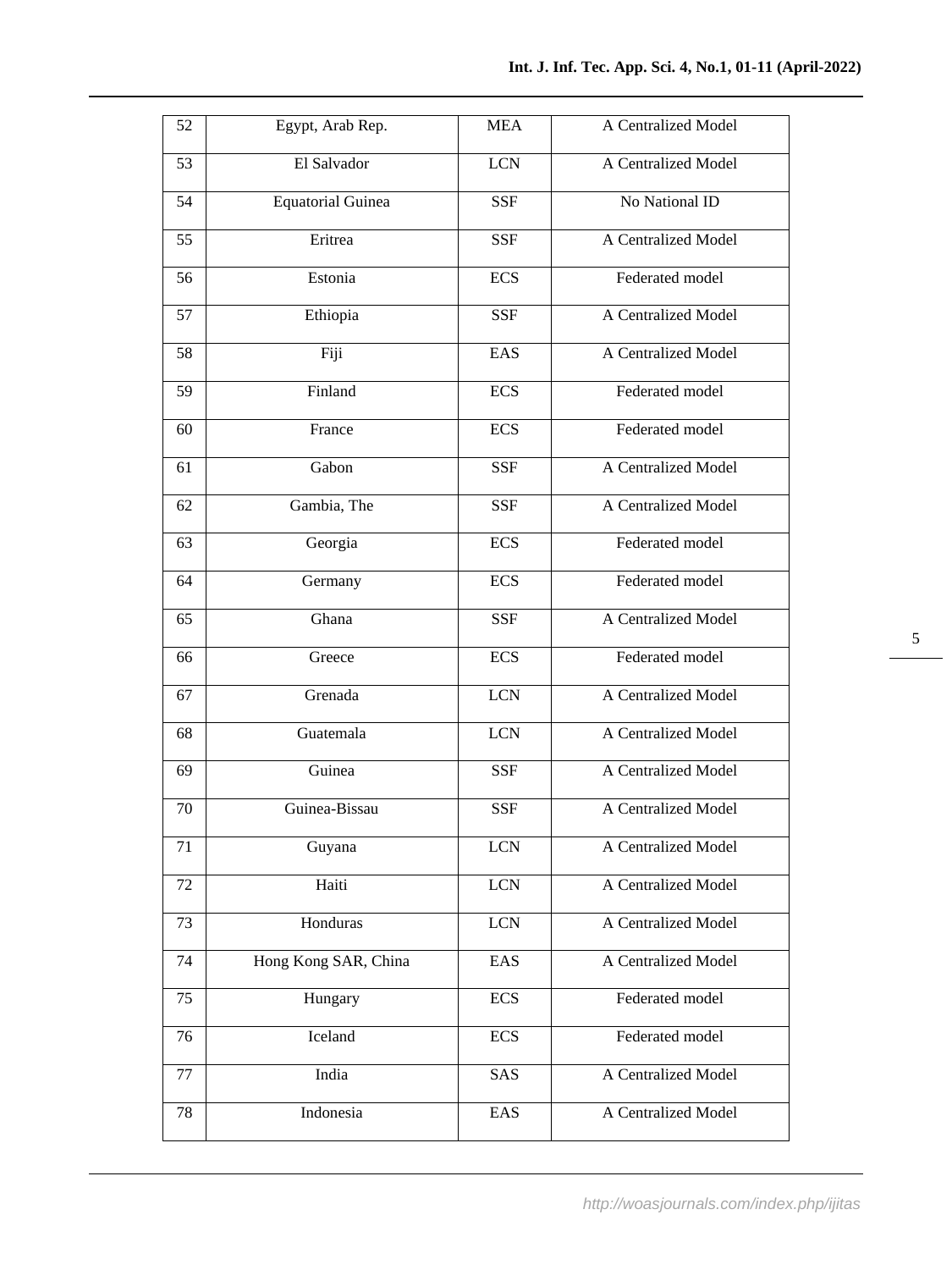| 79  | Iran, Islamic Rep.        | <b>MEA</b> | A Centralized Model |
|-----|---------------------------|------------|---------------------|
| 80  | Iraq                      | <b>MEA</b> | A Centralized Model |
| 81  | Ireland                   | <b>ECS</b> | User-centric model  |
| 82  | Israel                    | <b>MEA</b> | A Centralized Model |
| 83  | Italy                     | <b>ECS</b> | Federated model     |
| 84  | Jamaica                   | <b>LCN</b> | A Centralized Model |
| 85  | Japan                     | EAS        | A Centralized Model |
| 86  | Jordan                    | <b>MEA</b> | A Centralized Model |
| 87  | Kazakhstan                | <b>ECS</b> | A Centralized Model |
| 88  | Kenya                     | <b>SSF</b> | A Centralized Model |
| 89  | Kiribati                  | EAS        | No National ID      |
| 90  | Korea, Dem. People's Rep. | EAS        | A Centralized Model |
| 91  | Korea, Rep.               | EAS        | A Centralized Model |
| 92  | Kosovo                    | <b>ECS</b> | A Centralized Model |
| 93  | Kuwait                    | <b>MEA</b> | A Centralized Model |
| 94  | Kyrgyz Republic           | <b>ECS</b> | A Centralized Model |
| 95  | Lao PDR                   | EAS        | A Centralized Model |
| 96  | Latvia                    | <b>ECS</b> | Federated model     |
| 97  | Lebanon                   | <b>MEA</b> | A Centralized Model |
| 98  | Lesotho                   | <b>SSF</b> | A Centralized Model |
| 99  | Liberia                   | <b>SSF</b> | A Centralized Model |
| 100 | Libya                     | <b>MEA</b> | A Centralized Model |
| 101 | Liechtenstein             | <b>ECS</b> | Federated model     |
| 102 | Lithuania                 | <b>ECS</b> | Federated model     |
| 103 | Luxembourg                | <b>ECS</b> | Federated model     |
| 104 | Macao SAR, China          | EAS        | A Centralized Model |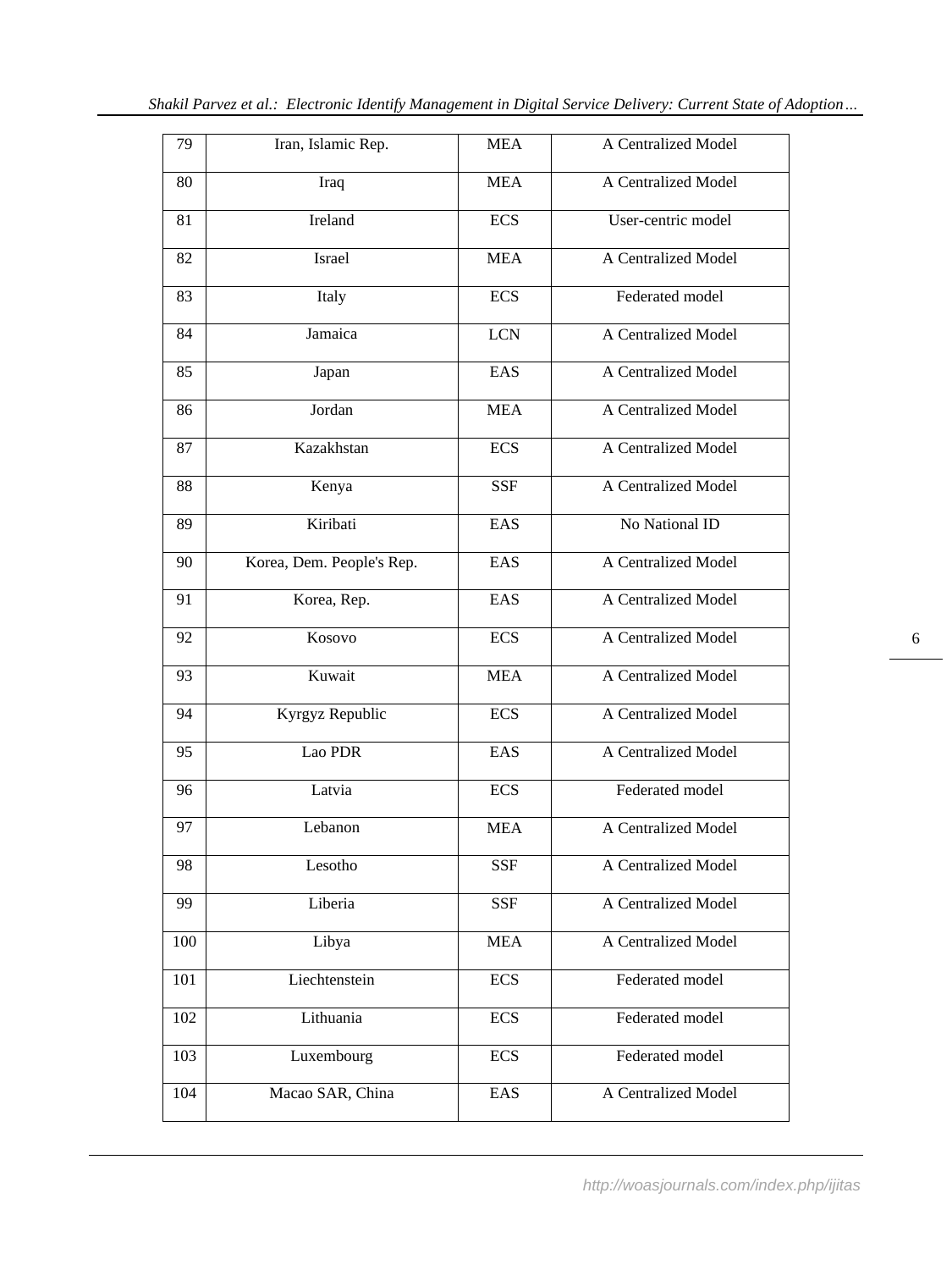| <b>SSF</b><br>A Centralized Model<br>106<br>Madagascar<br>107<br>Malawi<br><b>SSF</b><br>A Centralized Model<br>A Centralized Model<br>108<br>Malaysia<br>EAS<br>Maldives<br>SAS<br>A Centralized Model<br>109<br>Mali<br>110<br><b>SSF</b><br>A Centralized Model<br>Malta<br><b>MEA</b><br>111<br>A Centralized Model<br>Marshall Islands<br>EAS<br>No National ID<br>112<br>113<br>Mauritania<br>A Centralized Model<br><b>SSF</b><br>114<br>Mauritius<br><b>SSF</b><br>A Centralized Model<br>115<br>Mexico<br><b>LCN</b><br>A Centralized Model<br>Micronesia, Fed. Sts.<br>No National ID<br>116<br>EAS<br>Moldova<br>117<br><b>ECS</b><br>Federated model<br>118<br>Monaco<br><b>ECS</b><br>Federated model<br>A Centralized Model<br>119<br>Mongolia<br>EAS<br>120<br>Montenegro<br><b>ECS</b><br>Federated model<br>Morocco<br>A Centralized Model<br><b>MEA</b><br>121<br>122<br>Mozambique<br>A Centralized Model<br><b>SSF</b><br>$12\overline{3}$<br>EAS<br>A Centralized Model<br>Myanmar<br>A Centralized Model<br>Namibia<br>124<br><b>SSF</b><br>EAS<br>125<br>No National ID<br>Nauru<br>SAS<br>126<br>Nepal<br>A Centralized Model<br>Netherlands<br><b>ECS</b><br>127<br>Federated model<br>New Zealand<br>EAS<br>User-centric model<br>128<br><b>LCN</b><br>129<br>Nicaragua<br>A Centralized Model<br>130<br>Niger<br><b>SSF</b><br>A Centralized Model<br>Nigeria<br>A Centralized Model<br>131<br><b>SSF</b> | 105 | Macedonia, FYR | <b>ECS</b> | Federated model |
|--------------------------------------------------------------------------------------------------------------------------------------------------------------------------------------------------------------------------------------------------------------------------------------------------------------------------------------------------------------------------------------------------------------------------------------------------------------------------------------------------------------------------------------------------------------------------------------------------------------------------------------------------------------------------------------------------------------------------------------------------------------------------------------------------------------------------------------------------------------------------------------------------------------------------------------------------------------------------------------------------------------------------------------------------------------------------------------------------------------------------------------------------------------------------------------------------------------------------------------------------------------------------------------------------------------------------------------------------------------------------------------------------------------------------------------|-----|----------------|------------|-----------------|
|                                                                                                                                                                                                                                                                                                                                                                                                                                                                                                                                                                                                                                                                                                                                                                                                                                                                                                                                                                                                                                                                                                                                                                                                                                                                                                                                                                                                                                      |     |                |            |                 |
|                                                                                                                                                                                                                                                                                                                                                                                                                                                                                                                                                                                                                                                                                                                                                                                                                                                                                                                                                                                                                                                                                                                                                                                                                                                                                                                                                                                                                                      |     |                |            |                 |
|                                                                                                                                                                                                                                                                                                                                                                                                                                                                                                                                                                                                                                                                                                                                                                                                                                                                                                                                                                                                                                                                                                                                                                                                                                                                                                                                                                                                                                      |     |                |            |                 |
|                                                                                                                                                                                                                                                                                                                                                                                                                                                                                                                                                                                                                                                                                                                                                                                                                                                                                                                                                                                                                                                                                                                                                                                                                                                                                                                                                                                                                                      |     |                |            |                 |
|                                                                                                                                                                                                                                                                                                                                                                                                                                                                                                                                                                                                                                                                                                                                                                                                                                                                                                                                                                                                                                                                                                                                                                                                                                                                                                                                                                                                                                      |     |                |            |                 |
|                                                                                                                                                                                                                                                                                                                                                                                                                                                                                                                                                                                                                                                                                                                                                                                                                                                                                                                                                                                                                                                                                                                                                                                                                                                                                                                                                                                                                                      |     |                |            |                 |
|                                                                                                                                                                                                                                                                                                                                                                                                                                                                                                                                                                                                                                                                                                                                                                                                                                                                                                                                                                                                                                                                                                                                                                                                                                                                                                                                                                                                                                      |     |                |            |                 |
|                                                                                                                                                                                                                                                                                                                                                                                                                                                                                                                                                                                                                                                                                                                                                                                                                                                                                                                                                                                                                                                                                                                                                                                                                                                                                                                                                                                                                                      |     |                |            |                 |
|                                                                                                                                                                                                                                                                                                                                                                                                                                                                                                                                                                                                                                                                                                                                                                                                                                                                                                                                                                                                                                                                                                                                                                                                                                                                                                                                                                                                                                      |     |                |            |                 |
|                                                                                                                                                                                                                                                                                                                                                                                                                                                                                                                                                                                                                                                                                                                                                                                                                                                                                                                                                                                                                                                                                                                                                                                                                                                                                                                                                                                                                                      |     |                |            |                 |
|                                                                                                                                                                                                                                                                                                                                                                                                                                                                                                                                                                                                                                                                                                                                                                                                                                                                                                                                                                                                                                                                                                                                                                                                                                                                                                                                                                                                                                      |     |                |            |                 |
|                                                                                                                                                                                                                                                                                                                                                                                                                                                                                                                                                                                                                                                                                                                                                                                                                                                                                                                                                                                                                                                                                                                                                                                                                                                                                                                                                                                                                                      |     |                |            |                 |
|                                                                                                                                                                                                                                                                                                                                                                                                                                                                                                                                                                                                                                                                                                                                                                                                                                                                                                                                                                                                                                                                                                                                                                                                                                                                                                                                                                                                                                      |     |                |            |                 |
|                                                                                                                                                                                                                                                                                                                                                                                                                                                                                                                                                                                                                                                                                                                                                                                                                                                                                                                                                                                                                                                                                                                                                                                                                                                                                                                                                                                                                                      |     |                |            |                 |
|                                                                                                                                                                                                                                                                                                                                                                                                                                                                                                                                                                                                                                                                                                                                                                                                                                                                                                                                                                                                                                                                                                                                                                                                                                                                                                                                                                                                                                      |     |                |            |                 |
|                                                                                                                                                                                                                                                                                                                                                                                                                                                                                                                                                                                                                                                                                                                                                                                                                                                                                                                                                                                                                                                                                                                                                                                                                                                                                                                                                                                                                                      |     |                |            |                 |
|                                                                                                                                                                                                                                                                                                                                                                                                                                                                                                                                                                                                                                                                                                                                                                                                                                                                                                                                                                                                                                                                                                                                                                                                                                                                                                                                                                                                                                      |     |                |            |                 |
|                                                                                                                                                                                                                                                                                                                                                                                                                                                                                                                                                                                                                                                                                                                                                                                                                                                                                                                                                                                                                                                                                                                                                                                                                                                                                                                                                                                                                                      |     |                |            |                 |
|                                                                                                                                                                                                                                                                                                                                                                                                                                                                                                                                                                                                                                                                                                                                                                                                                                                                                                                                                                                                                                                                                                                                                                                                                                                                                                                                                                                                                                      |     |                |            |                 |
|                                                                                                                                                                                                                                                                                                                                                                                                                                                                                                                                                                                                                                                                                                                                                                                                                                                                                                                                                                                                                                                                                                                                                                                                                                                                                                                                                                                                                                      |     |                |            |                 |
|                                                                                                                                                                                                                                                                                                                                                                                                                                                                                                                                                                                                                                                                                                                                                                                                                                                                                                                                                                                                                                                                                                                                                                                                                                                                                                                                                                                                                                      |     |                |            |                 |
|                                                                                                                                                                                                                                                                                                                                                                                                                                                                                                                                                                                                                                                                                                                                                                                                                                                                                                                                                                                                                                                                                                                                                                                                                                                                                                                                                                                                                                      |     |                |            |                 |
|                                                                                                                                                                                                                                                                                                                                                                                                                                                                                                                                                                                                                                                                                                                                                                                                                                                                                                                                                                                                                                                                                                                                                                                                                                                                                                                                                                                                                                      |     |                |            |                 |
|                                                                                                                                                                                                                                                                                                                                                                                                                                                                                                                                                                                                                                                                                                                                                                                                                                                                                                                                                                                                                                                                                                                                                                                                                                                                                                                                                                                                                                      |     |                |            |                 |
|                                                                                                                                                                                                                                                                                                                                                                                                                                                                                                                                                                                                                                                                                                                                                                                                                                                                                                                                                                                                                                                                                                                                                                                                                                                                                                                                                                                                                                      |     |                |            |                 |
|                                                                                                                                                                                                                                                                                                                                                                                                                                                                                                                                                                                                                                                                                                                                                                                                                                                                                                                                                                                                                                                                                                                                                                                                                                                                                                                                                                                                                                      |     |                |            |                 |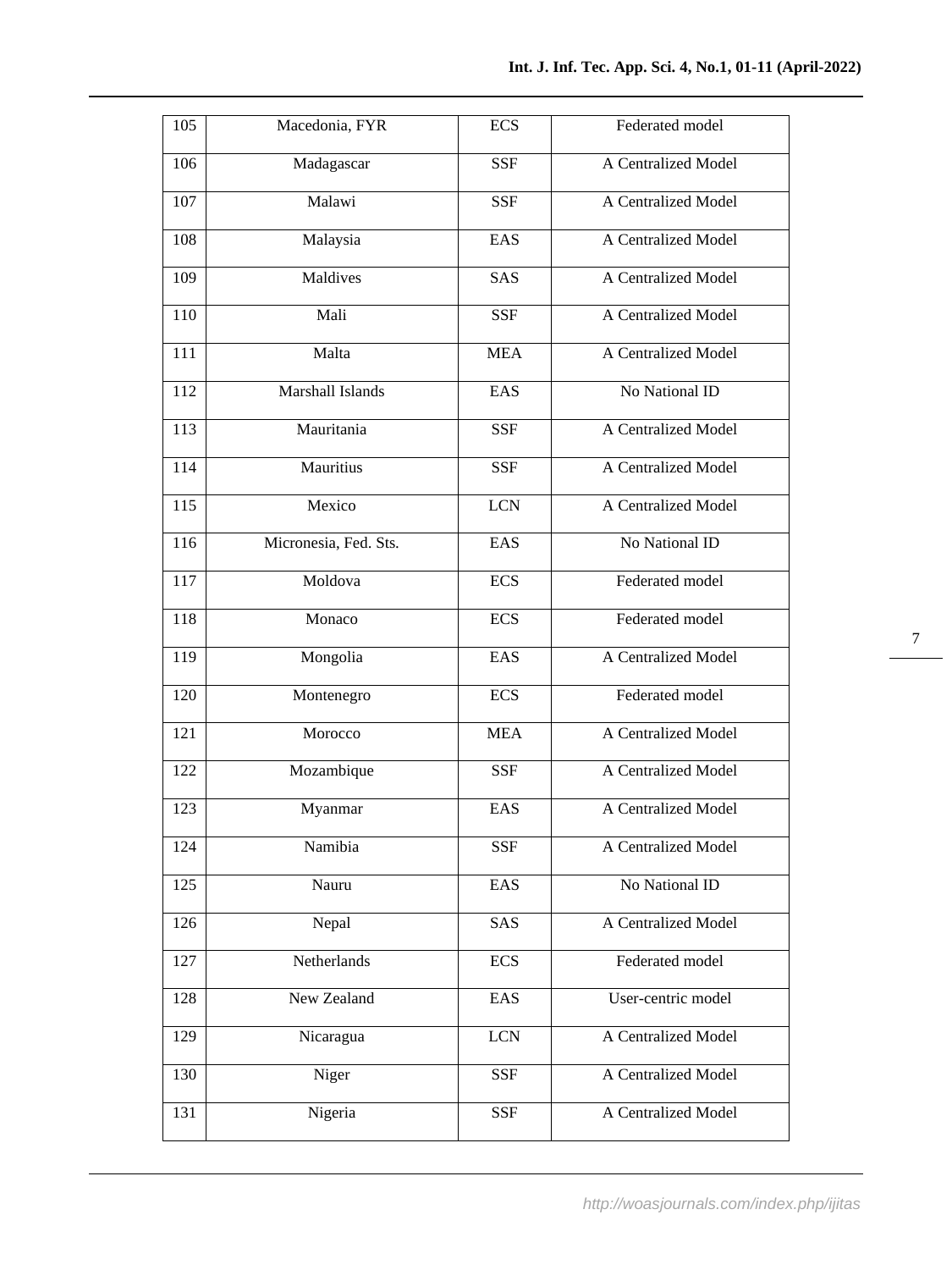| 132 | Norway                    | <b>ECS</b> | Federated model     |
|-----|---------------------------|------------|---------------------|
| 133 | Oman                      | <b>MEA</b> | A Centralized Model |
| 134 | Pakistan                  | SAS        | A Centralized Model |
| 135 | Palau                     | EAS        | No National ID      |
| 136 | Palestine                 | <b>MEA</b> | A Centralized Model |
| 137 | Panama                    | <b>LCN</b> | A Centralized Model |
| 138 | Papua New Guinea          | EAS        | A Centralized Model |
| 139 | Paraguay                  | <b>LCN</b> | A Centralized Model |
| 140 | Peru                      | <b>LCN</b> | A Centralized Model |
| 141 | Philippines               | EAS        | No National ID      |
| 142 | Poland                    | <b>ECS</b> | Federated model     |
| 143 | Portugal                  | <b>ECS</b> | Federated model     |
| 144 | Qatar                     | <b>MEA</b> | A Centralized Model |
| 145 | Romania                   | <b>ECS</b> | Federated model     |
| 146 | <b>Russian Federation</b> | <b>ECS</b> | A Centralized Model |
| 147 | Rwanda                    | <b>SSF</b> | A Centralized Model |
| 148 | Samoa                     | EAS        | No National ID      |
| 149 | San Marino                | <b>ECS</b> | Not Available Data  |
| 150 | Sao Tome and Principe     | <b>SSF</b> | Not Available Data  |
| 151 | Saudi Arabia              | <b>MEA</b> | A Centralized Model |
| 152 | Senegal                   | <b>SSF</b> | A Centralized Model |
| 153 | Serbia                    | <b>ECS</b> | Federated model     |
| 154 | Seychelles                | <b>SSF</b> | A Centralized Model |
| 155 | Sierra Leone              | <b>SSF</b> | A Centralized Model |
| 156 | Singapore                 | EAS        | A Centralized Model |
| 157 | Slovak Republic           | <b>ECS</b> | Federated model     |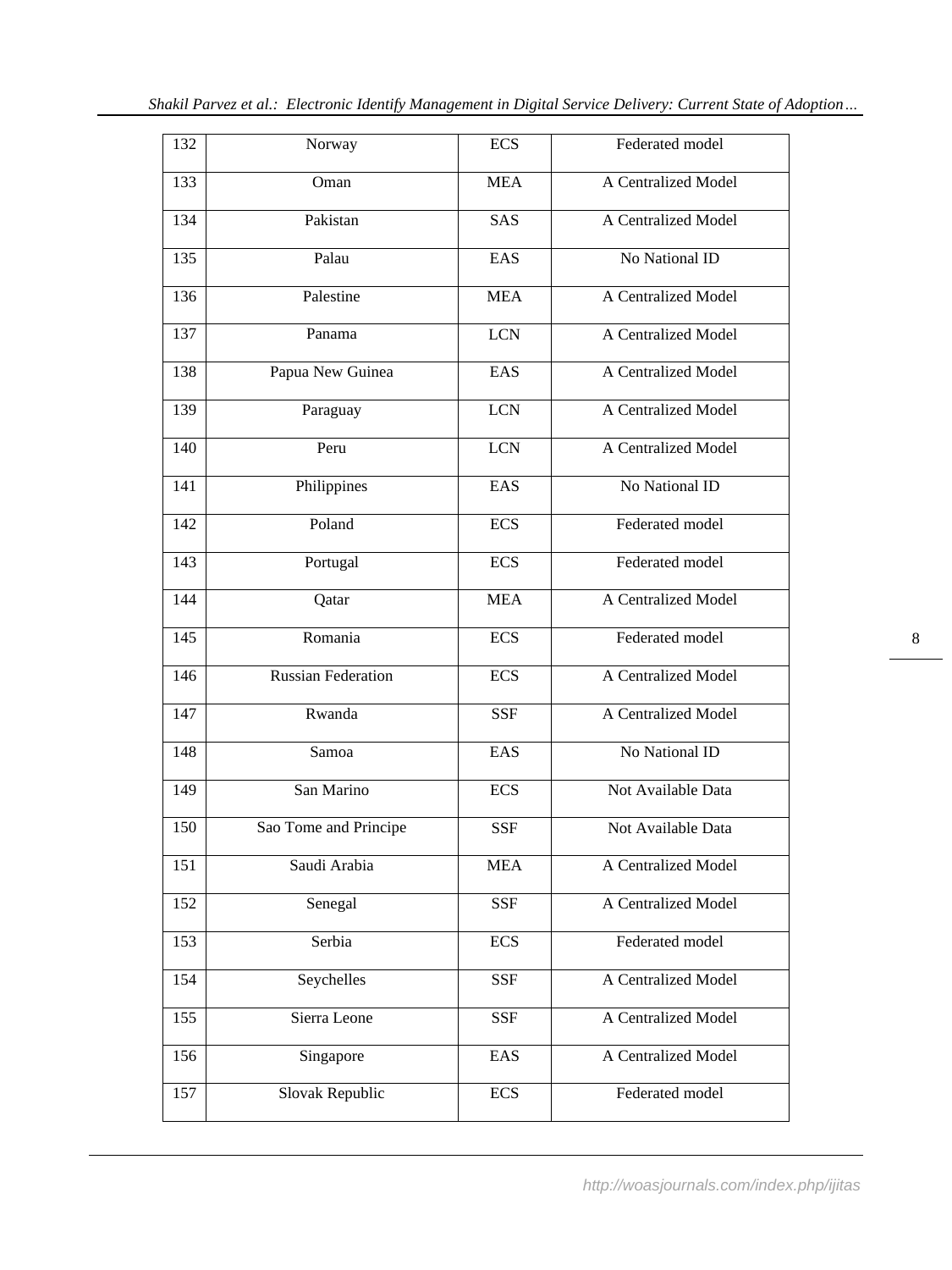| 158 | Slovenia                       | <b>ECS</b> | Federated model     |
|-----|--------------------------------|------------|---------------------|
| 159 | Solomon Islands                | EAS        | No National ID      |
| 160 | Somalia                        | <b>SSF</b> | No National ID      |
| 161 | South Africa                   | <b>SSF</b> | A Centralized Model |
| 162 | South Sudan                    | <b>SSF</b> | A Centralized Model |
| 163 | Spain                          | <b>ECS</b> | Federated model     |
| 164 | Sri Lanka                      | SAS        | A Centralized Model |
| 165 | St. Kitts and Nevis            | <b>LCN</b> | A Centralized Model |
| 166 | St. Lucia                      | <b>LCN</b> | A Centralized Model |
| 167 | St. Vincent and the Grenadines | <b>LCN</b> | A Centralized Model |
| 168 | Sudan                          | <b>SSF</b> | A Centralized Model |
| 169 | Suriname                       | <b>LCN</b> | A Centralized Model |
| 170 | Swaziland                      | <b>SSF</b> | A Centralized Model |
| 171 | Sweden                         | <b>ECS</b> | Federated model     |
| 172 | Switzerland                    | <b>ECS</b> | Federated model     |
| 173 | Syrian Arab Republic           | <b>MEA</b> | A Centralized Model |
| 174 | Taiwan, China                  | EAS        | A Centralized Model |
| 175 | Tajikistan                     | <b>ECS</b> | A Centralized Model |
| 176 | Tanzania                       | <b>SSF</b> | A Centralized Model |
| 177 | Thailand                       | EAS        | A Centralized Model |
| 178 | Timor-Leste                    | EAS        | A Centralized Model |
| 179 | Togo                           | <b>SSF</b> | A Centralized Model |
| 180 | Tonga                          | EAS        | A Centralized Model |
| 181 | Trinidad and Tobago            | <b>LCN</b> | A Centralized Model |
| 182 | Tunisia                        | <b>MEA</b> | A Centralized Model |
| 183 | Turkey                         | <b>ECS</b> | A Centralized Model |
| 184 | Turkmenistan                   | <b>ECS</b> | No National ID      |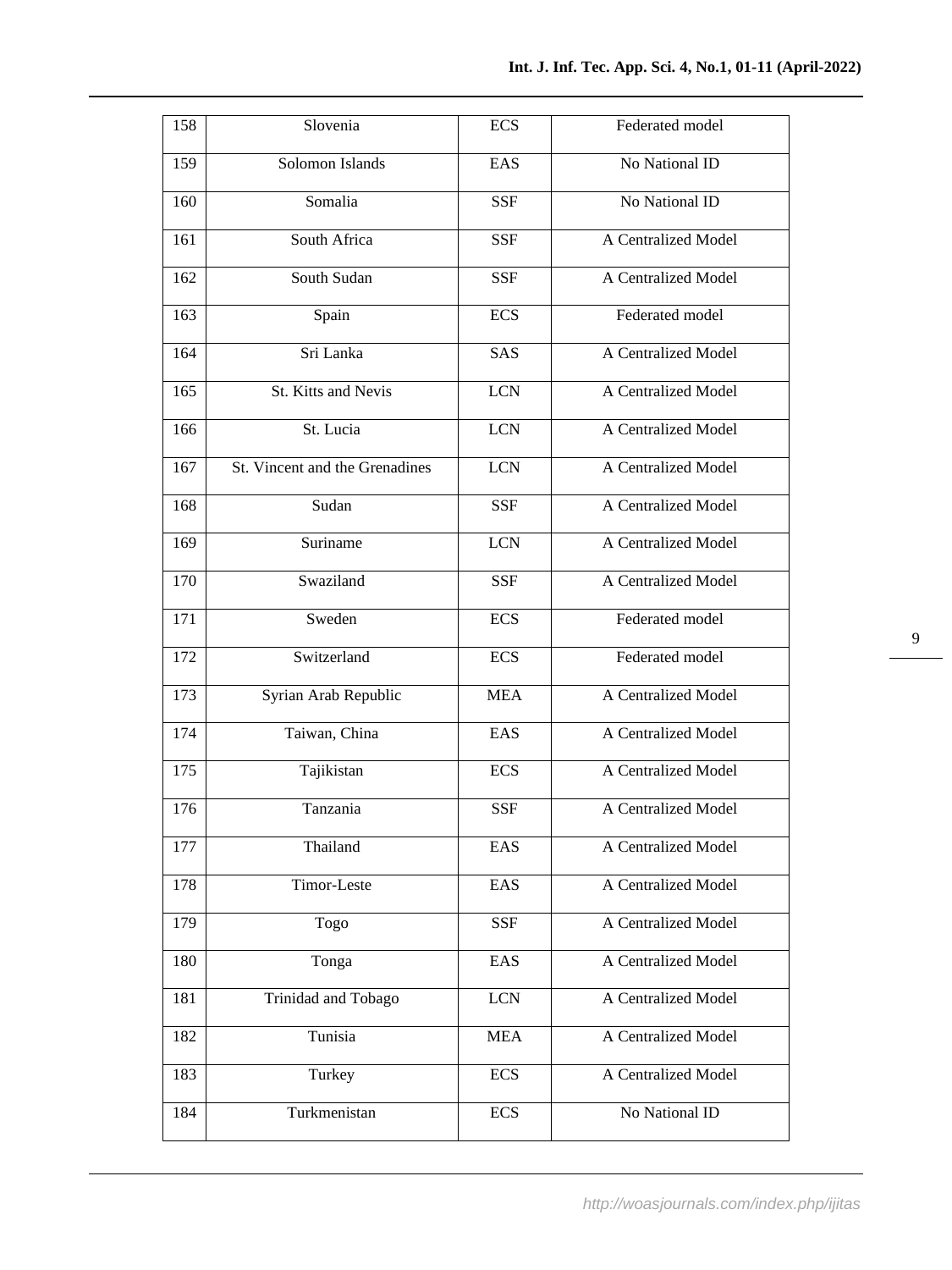| 185 | Tuvalu                      | EAS        | No National ID      |
|-----|-----------------------------|------------|---------------------|
| 186 | Uganda                      | <b>SSF</b> | A Centralized Model |
| 187 | Ukraine                     | <b>ECS</b> | Federated model     |
| 188 | <b>United Arab Emirates</b> | <b>MEA</b> | A Centralized Model |
| 189 | United Kingdom              | <b>ECS</b> | User-centric model  |
| 190 | <b>United States</b>        | <b>NAC</b> | User-centric model  |
| 191 | Uruguay                     | <b>LCN</b> | A Centralized Model |
| 192 | Uzbekistan                  | <b>ECS</b> | Not Available Data  |
| 193 | Vanuatu                     | EAS        | No National ID      |
| 194 | Venezuela, RB               | <b>LCN</b> | A Centralized Model |
| 195 | Vietnam                     | EAS        | A Centralized Model |
| 196 | Yemen, Rep.                 | <b>MEA</b> | A Centralized Model |
| 197 | Zambia                      | <b>SSF</b> | A Centralized Model |
| 198 | Zimbabwe                    | <b>SSF</b> | A Centralized Model |

## **5. DISCUSSION AND CONCLUSION**

This work highlights the current state and mode of electronic ID management for its citizens by different governments. The findings show some stark contrast between the developed and developing countries.

Most developed countries have a working EID policy and model currently in service. Another important fact came out from this study about the developed countries: the evolution of the national ID to a federated system encompassing multiple government services to a single identity.

In comparison to that, developing countries are still using a more traditional centralized ID system, which is less scalable in terms of accommodating numerous services seen in modern governance systems.

In the future, we plan to integrate a more structural comparison of the citizen identity systems of developing and developed countries which are expected to help the EID policymakers and infrastructure planners to come up with a more secure and user-friendly platform.

#### **ACKNOWLEDGMENT**

This work is funded by a Fellowship Grant from the Information and Communication Technology Division, Government of the People's Republic of Bangladesh (Ref-56.00.0000.028.33.003.19.74,56.00.0000.028.33.001.20- 181,56.00.0000.028.33.001.20-236).

#### **REFERENCES**

- [1] Poller, Andreas, Ulrich Waldmann, Sven Vowé, and Sven Türpe. "Electronic identity cards for user authentication-promise and practice." IEEE Security & Privacy Magazine 10, no. 1 (2012): 46-54.
- [2] Mahler, T., 2013. Governance models for interoperable electronic identities. J. Int't Com. L. & Tech., 8, p.148.
- [3] Nielsen, Morten Meyerhoff. "Tackling identity management, service delivery, and social security challenges: technology trends and partnership models." In Proceedings of the 12th International Conference on Theory and Practice of Electronic Governance, pp. 1-5. 2019.
- [4] Ardagna, C., Cremonini, M., Damiani, E., Capitani, S., Frati, F., and Samarati, P., (2006), "Privacy-Enhanced Identity Management for e-Services Secure eGovernment Web Services, Idea Group INC.
- [5] Koch, M., and Moslein, M., (2005), "Identity Management for E-commerce and Collaborative Applications", International Journal of Electronic